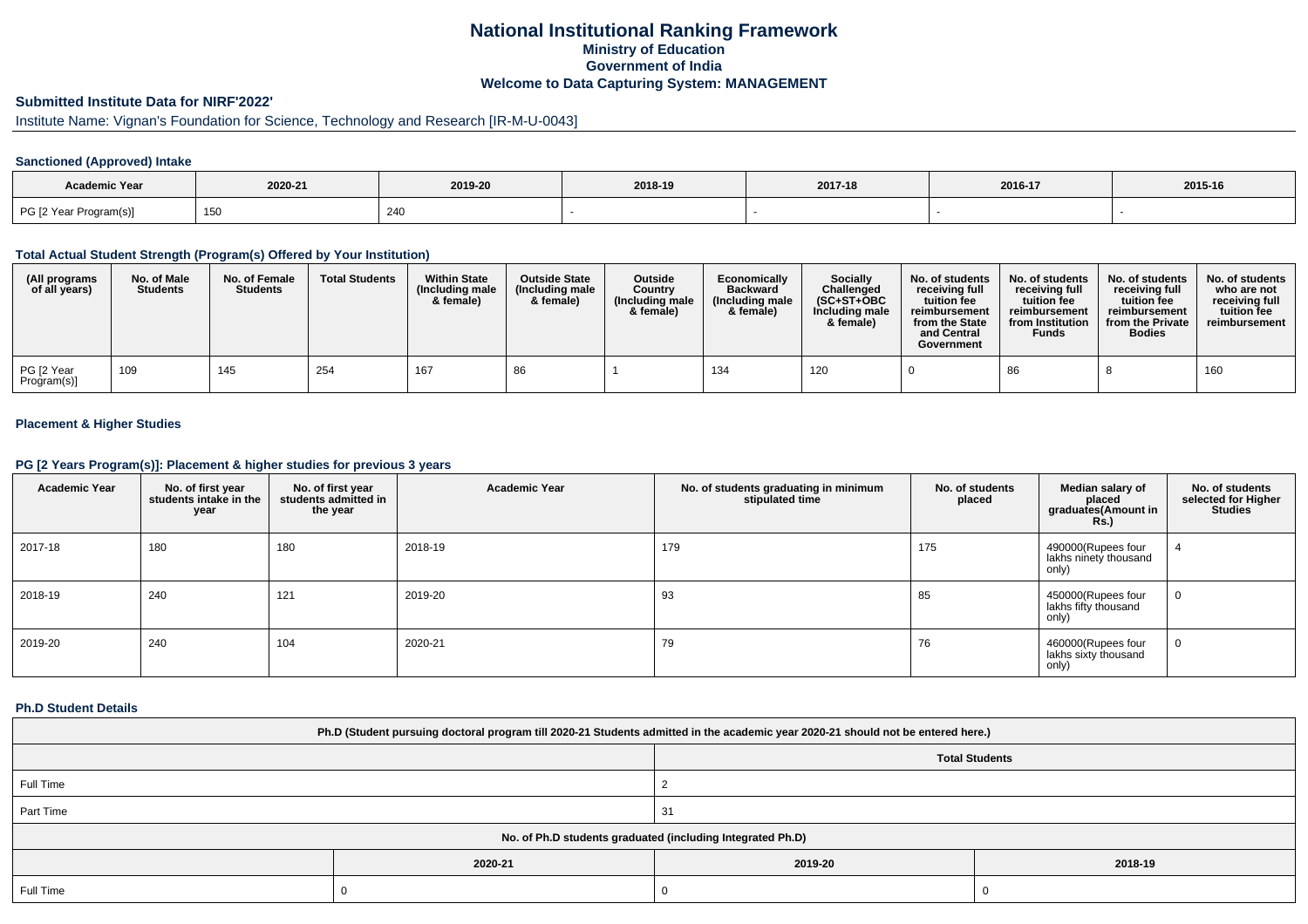| Part Time |  |  |
|-----------|--|--|
|           |  |  |

## **Financial Resources: Utilised Amount for the Capital expenditure for previous 3 years**

| <b>Academic Year</b>                                                                                                                                                           | 2020-21                                                                                      | 2019-20                                                                                | 2018-19                                                                                     |  |  |  |  |  |
|--------------------------------------------------------------------------------------------------------------------------------------------------------------------------------|----------------------------------------------------------------------------------------------|----------------------------------------------------------------------------------------|---------------------------------------------------------------------------------------------|--|--|--|--|--|
|                                                                                                                                                                                | <b>Utilised Amount</b>                                                                       | <b>Utilised Amount</b>                                                                 | <b>Utilised Amount</b>                                                                      |  |  |  |  |  |
| Annual Capital Expenditure on Academic Activities and Resources (excluding expenditure on buildings)                                                                           |                                                                                              |                                                                                        |                                                                                             |  |  |  |  |  |
| Library (Books, Journals and e-Resources only)                                                                                                                                 | 2136959 (Rupees twenty one lakhs thirty six thousand nine<br>hundred and fifty nine only)    | 2035199 (Rupees twenty lakhs thirty five thousand one<br>hundred and ninety nine only) | 1902055 (Rupees Nineteen lakhs two thousand fifty five only)                                |  |  |  |  |  |
| Expenditure on setting up/upgradation of laboratory                                                                                                                            | 2608200 (Rupees Twenty six lakhs eight thousand two<br>hundred only)                         | 2835000 (Rupees twenty eight lakhs thirty five thousand only)                          | 3232575 (Rupees Thirty two Lakhs thirty two thousand five<br>hundred and seventy five only) |  |  |  |  |  |
| Other expenditure on creation of Capital Assets (For setting up<br>classrooms, seminar hall, conference hall, library excluding<br>expenditure on Land , Building, Roads etc.) | 3475699 (Rupees thirty four lakhs seventy five thousand six<br>hundred and ninety nine only) | 3371160 (Rupees thirty three lakhs seventy one thousand one<br>hundred and sixty only) | 2920168 (Rupees Twenty nine lakhs twenty thousand one<br>hundred and sixty eight only)      |  |  |  |  |  |

## **Financial Resources: Utilised Amount for the Operational expenditure for previous 3 years**

| <b>Academic Year</b>                                                                                                                                                                            | 2020-21                                                                                                 | 2019-20                                                                                                   | 2018-19                                                                                                  |  |  |  |  |  |
|-------------------------------------------------------------------------------------------------------------------------------------------------------------------------------------------------|---------------------------------------------------------------------------------------------------------|-----------------------------------------------------------------------------------------------------------|----------------------------------------------------------------------------------------------------------|--|--|--|--|--|
|                                                                                                                                                                                                 | <b>Utilised Amount</b>                                                                                  | <b>Utilised Amount</b>                                                                                    | <b>Utilised Amount</b>                                                                                   |  |  |  |  |  |
| <b>Annual Operational Expenditure</b>                                                                                                                                                           |                                                                                                         |                                                                                                           |                                                                                                          |  |  |  |  |  |
| Salaries (Teaching and Non Teaching staff)                                                                                                                                                      | 75765225 (Rupees seven crore fifty seven lakhs sixty five<br>thousand two hundred and twenty five only) | 72851178 (Rupees seven crore twenty eight lakhs fifty one<br>thousand one hundred and seventy eight only) | 68727526 (Rupees six crore eighty seven lakhs twenty seven<br>thousand five hundred and twenty six only) |  |  |  |  |  |
| Maintenance of Academic Infrastructure or consumables and<br>other running expenditures (excluding maintenance of hostels<br>and allied services, rent of the building, depreciation cost, etc) | 11823450 (Rupees one crore eighteen lakhs twenty three<br>thousand four hundred and fifty only)         | 11479078 (Rupees one crore fourteen lakhs seventy nine<br>thousand and seventy eight only)                | 11075710 (Rupees one crore ten lakhs seventy five thousand<br>seven hundred and ten only)                |  |  |  |  |  |
| Seminars/Conferences/Workshops                                                                                                                                                                  | 924850 (Rupees nine lakhs twenty four thousand eight<br>hundred and fifty only)                         | 998764 (Rupees nine lakhs ninety eight thousand seven<br>hundred and sixty four only)                     | 1506658 (Rupees fifteen lakhs six thousand six hundred and<br>fifty eight only)                          |  |  |  |  |  |

#### **Sponsored Research Details**

| <b>Financial Year</b>                    | 2020-21                                              | 2019-20                                    | 2018-19                                       |
|------------------------------------------|------------------------------------------------------|--------------------------------------------|-----------------------------------------------|
| Total no. of Sponsored Projects          |                                                      |                                            |                                               |
| Total no. of Funding Agencies            |                                                      |                                            |                                               |
| Total Amount Received (Amount in Rupees) | 760800                                               | 634000                                     | 1362000                                       |
| Amount Received in Words                 | Rupees seven lakhs sixty thousand eight hundred only | Rupees six lakhs thirty four thousand only | Rupees thirteen lakhs sixty two thousand only |

## **Consultancy Project Details**

| <b>Financial Year</b>                    | 2020-21                                       | 2019-20                               | 2018-19                                        |
|------------------------------------------|-----------------------------------------------|---------------------------------------|------------------------------------------------|
| Total no. of Consultancy Projects        |                                               |                                       |                                                |
| Total no. of Client Organizations        |                                               |                                       |                                                |
| Total Amount Received (Amount in Rupees) | 828000                                        | 680000                                | 1275000                                        |
| Amount Received in Words                 | Rupees eight lakhs twenty eight thousand only | Rupees six lakhs eighty thousand only | Rupees twelve lakhs seventy five thousand only |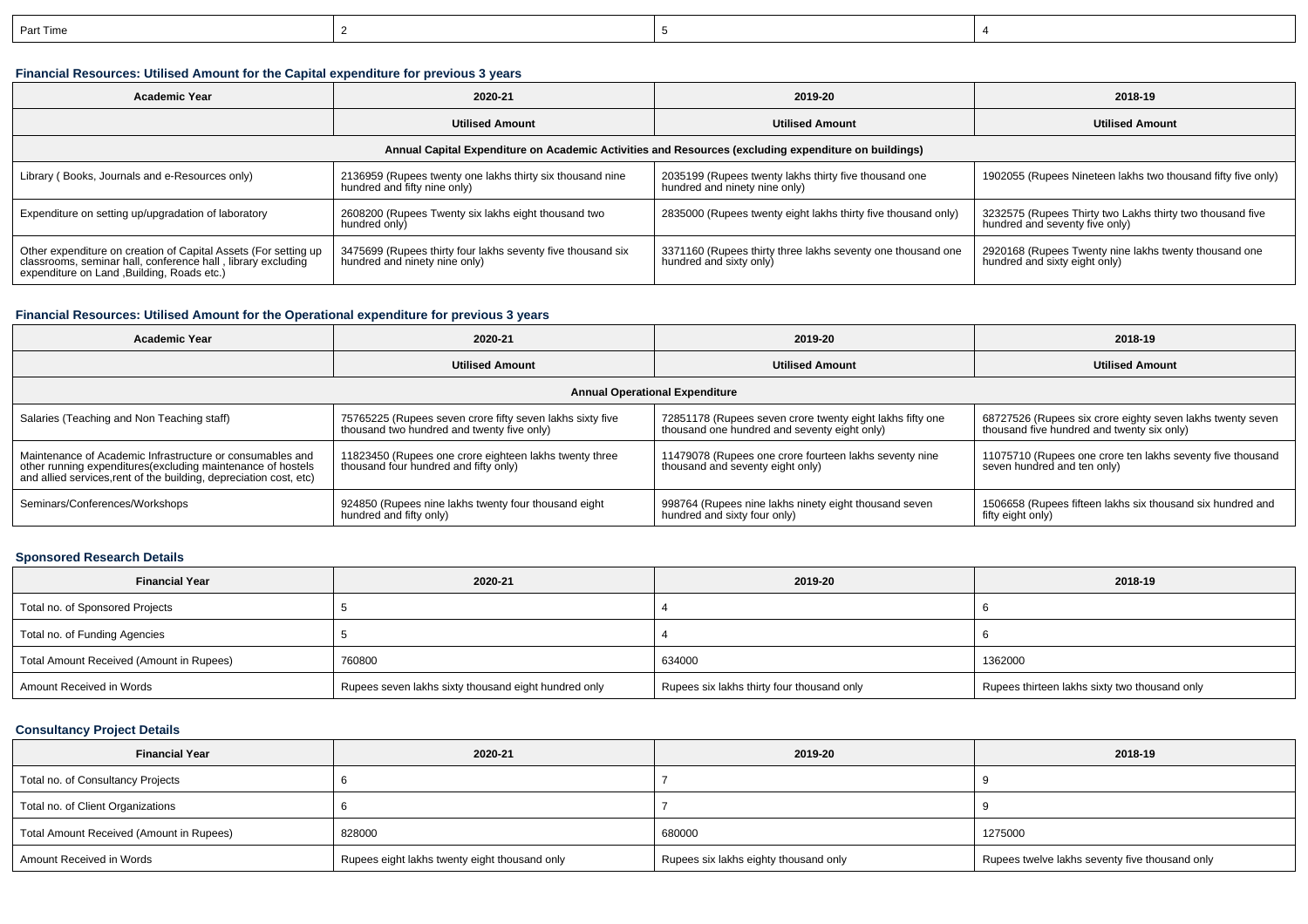## **Executive Development Program/Management Development Programs**

| <b>Financial Year</b>                                                             | 2020-21                              | 2019-20                                    | 2018-19                                   |  |
|-----------------------------------------------------------------------------------|--------------------------------------|--------------------------------------------|-------------------------------------------|--|
| Total no. of Executive Development Programs/ Management<br>Development Programs   |                                      |                                            |                                           |  |
| Total no. of Participants                                                         | 150                                  | 85                                         | 159                                       |  |
| Total Annual Earnings (Amount in Rupees)(Excluding Lodging<br>& Boarding Charges) | 1007000                              | 545000                                     | 1350000                                   |  |
| Total Annual Earnings in Words                                                    | Rupees ten lakhs seven thousand only | Rupees five lakhs forty five thousand only | Rupees thirteen lakhs fifty thousand only |  |

# **PCS Facilities: Facilities of physically challenged students**

| 1. Do your institution buildings have Lifts/Ramps?                                                                                                         | Yes, more than 80% of the buildings |
|------------------------------------------------------------------------------------------------------------------------------------------------------------|-------------------------------------|
| 2. Do your institution have provision for walking aids, including wheelchairs and transportation from one building to another for<br>handicapped students? | Yes                                 |
| 3. Do your institution buildings have specially designed toilets for handicapped students?                                                                 | Yes, more than 80% of the buildings |

## **Faculty Details**

| Srno            | <b>Name</b>                    | Age | Designation                | Gender | Qualification | Experience (In<br>Months) | <b>Currently working</b><br>with institution? | <b>Joining Date</b> | <b>Leaving Date</b>      | <b>Association type</b> |
|-----------------|--------------------------------|-----|----------------------------|--------|---------------|---------------------------|-----------------------------------------------|---------------------|--------------------------|-------------------------|
| $\overline{1}$  | Raghunathan M S                | 65  | Professor                  | Male   | Ph.D          | 540                       | Yes                                           | 02-07-2014          | $\sim$                   | Regular                 |
| $\overline{2}$  | Padala Srinivasa<br>Reddy      | 57  | Professor                  | Male   | Ph.D          | 420                       | Yes                                           | 02-04-2008          | $\sim$                   | Regular                 |
| 3               | Madhusudhana Rao<br>Bandlamudi | 56  | Professor                  | Male   | Ph.D          | 396                       | Yes                                           | 03-08-1998          | $\overline{\phantom{a}}$ | Regular                 |
| 4               | <b>B Srinivasa Rao</b>         | 49  | Professor                  | Male   | Ph.D          | 336                       | Yes                                           | 01-08-2018          | $\sim$                   | Regular                 |
| $5\overline{)}$ | Kalpana Koneru                 | 46  | Professor                  | Female | Ph.D          | 264                       | Yes                                           | 22-11-2002          | $\sim$                   | Regular                 |
| 6               | H Hema Lakshmi                 | 40  | Associate Professor        | Female | Ph.D          | 228                       | Yes                                           | 03-06-2017          | $\sim$                   | Regular                 |
| $\overline{7}$  | Poli Lakshmi<br>Narayanamma    | 38  | Associate Professor        | Female | Ph.D          | 204                       | Yes                                           | 01-08-2013          | $\mathbf{u}$             | Regular                 |
| 8               | Rajabarapu<br>Sambaiah         | 68  | Associate Professor        | Male   | Ph.D          | 576                       | Yes                                           | 05-05-2016          | $\overline{\phantom{a}}$ | Regular                 |
| 9               | Jayapala Reddy A V             | 50  | Professor                  | Male   | Ph.D          | 348                       | Yes                                           | 20-07-2018          | $\sim$                   | Regular                 |
| 10              | D V R Subrahmanya<br>Sastry T  | 48  | Professor                  | Male   | Ph.D          | 336                       | Yes                                           | 03-07-2018          | $\overline{\phantom{a}}$ | Regular                 |
| 11              | Hanumantha Rao<br>Sama         | 45  | <b>Assistant Professor</b> | Male   | Ph.D          | 264                       | Yes                                           | 31-07-2009          | $\sim$                   | Regular                 |
| 12              | Kolusu Siva<br>Nageswara Rao   | 43  | Associate Professor        | Male   | Ph.D          | 270                       | Yes                                           | 24-08-2009          | $\overline{\phantom{a}}$ | Regular                 |
| 13              | J N G Srinivas                 | 43  | <b>Assistant Professor</b> | Male   | Ph.D          | 192                       | Yes                                           | 15-09-2016          | $\sim$                   | Regular                 |
| 14              | S A Sameera                    | 41  | Associate Professor        | Female | Ph.D          | 252                       | Yes                                           | 02-06-2017          | $\overline{\phantom{a}}$ | Regular                 |
| 15              | Siva Koti Reddy<br>Manukonda   | 41  | Associate Professor        | Male   | Ph.D          | 180                       | Yes                                           | 17-01-2013          | $\overline{\phantom{a}}$ | Regular                 |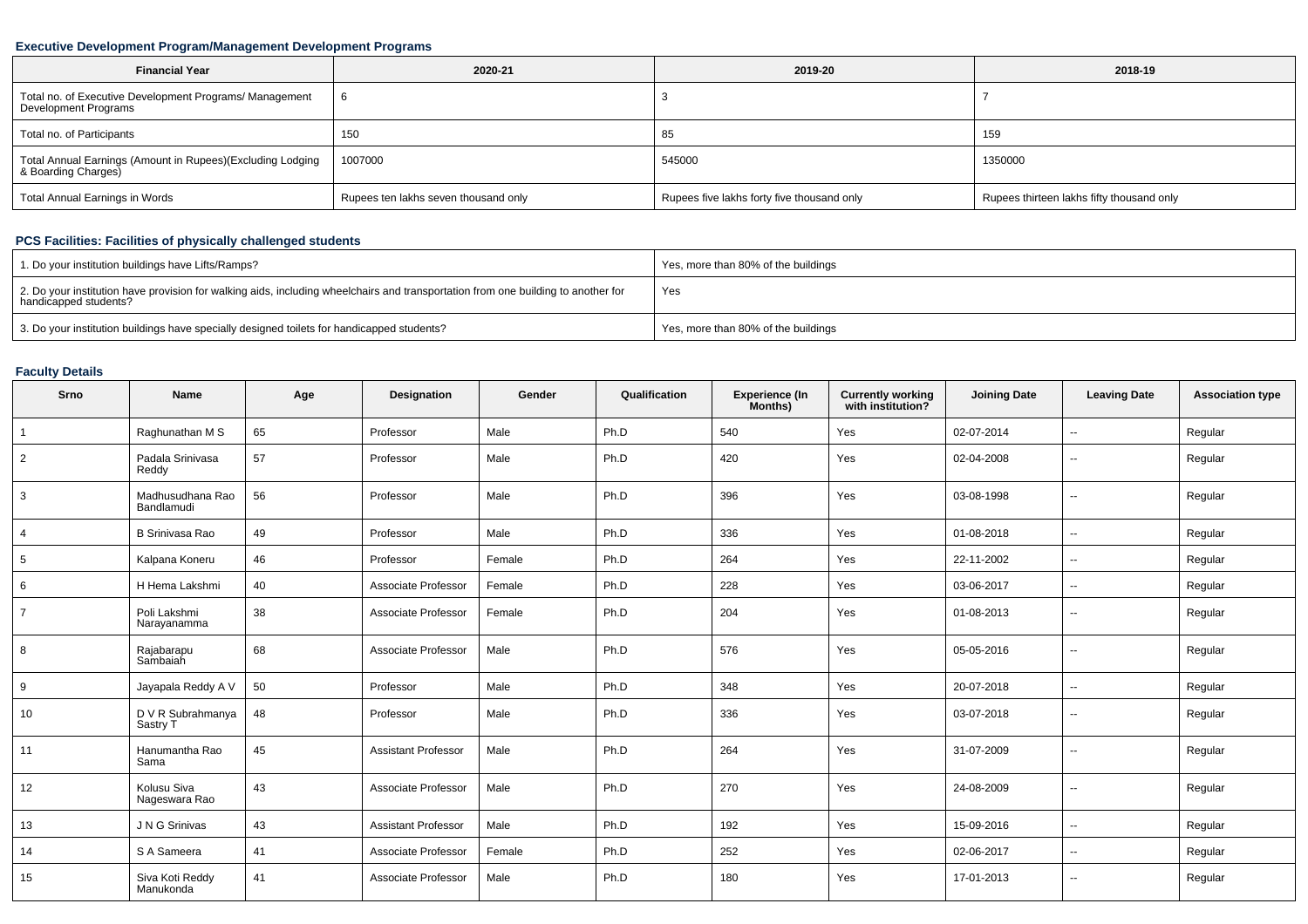| 16 | <b>Shakir Shaik</b>               | 40     | Associate Professor                                 | Male   | Ph.D       | 240 | Yes | 02-06-2017 | $\overline{\phantom{a}}$ | Regular |
|----|-----------------------------------|--------|-----------------------------------------------------|--------|------------|-----|-----|------------|--------------------------|---------|
| 17 | Phani Kumar Katuri                | 37     | Associate Professor                                 | Male   | Ph.D       | 198 | Yes | 14-02-2007 | $\overline{\phantom{a}}$ | Regular |
| 18 | Hymavathi Chunduri                | 37     | Associate Professor                                 | Female | Ph.D       | 180 | Yes | 06-09-2007 | $\overline{\phantom{a}}$ | Regular |
| 19 | Saritha Satpathy                  | 44     | Professor                                           | Female | Ph.D       | 240 | Yes | 29-07-2019 | $\overline{\phantom{a}}$ | Regular |
| 20 | G Prasad                          | 69     | Professor                                           | Male   | Ph.D       | 492 | Yes | 17-07-2019 | $\sim$                   | Regular |
| 21 | Swamy Vashisht                    | 63     | Professor                                           | Male   | Ph.D       | 480 | Yes | 02-07-2018 | $\sim$                   | Other   |
| 22 | Gururvu Tirumala<br>Rao           | 46     | Professor                                           | Male   | Ph.D       | 266 | Yes | 22-08-2017 | $\sim$                   | Regular |
| 23 | Venugopal Vetrivel                | 37     | <b>Assistant Professor</b>                          | Male   | Ph.D       | 168 | Yes | 02-06-2017 | $\sim$                   | Regular |
| 24 | A Sai Manideep                    | 29     | Assistant Professor                                 | Male   | Ph.D       | 96  | Yes | 23-06-2018 | $\overline{\phantom{a}}$ | Regular |
| 25 | Dhulipalla Vijaya<br>Krishna      | 42     | Dean / Principal /<br>Director / Vice<br>Chancellor | Male   | <b>MBA</b> | 264 | Yes | 07-07-2008 | $\overline{\phantom{a}}$ | Regular |
| 26 | T Nagendra Kumar                  | 34     | Assistant Professor                                 | Male   | <b>MBA</b> | 114 | Yes | 09-07-2018 | $\overline{\phantom{a}}$ | Regular |
| 27 | Gopikiran<br>Bachimanchi          | 43     | <b>Assistant Professor</b>                          | Male   | <b>MBA</b> | 216 | Yes | 17-07-2018 | $\overline{\phantom{a}}$ | Regular |
| 28 | Kavoori Venkata<br>Narayana       | 48     | Assistant Professor                                 | Male   | <b>MBA</b> | 277 | Yes | 17-07-2018 | $\overline{\phantom{a}}$ | Regular |
| 29 | Kishan Varma<br>Manthena Sunny    | 34     | <b>Assistant Professor</b>                          | Male   | <b>MBA</b> | 144 | Yes | 03-02-2010 | $\overline{\phantom{a}}$ | Regular |
| 30 | Koteswara Rao<br>Kakarla          | 37     | <b>Assistant Professor</b>                          | Male   | <b>MBA</b> | 145 | Yes | 01-10-2016 | $\overline{\phantom{a}}$ | Regular |
| 31 | M V N R Pavan<br>Kumar            | 35     | <b>Assistant Professor</b>                          | Male   | <b>MBA</b> | 127 | Yes | 17-07-2018 | $\overline{\phantom{a}}$ | Regular |
| 32 | Naga Raju Bejjam                  | 35     | <b>Assistant Professor</b>                          | Male   | <b>MBA</b> | 123 | Yes | 05-01-2016 | $\overline{\phantom{a}}$ | Regular |
| 33 | N V M H Prapoorna<br>Kumar Koduru | 29     | <b>Assistant Professor</b>                          | Male   | <b>MBA</b> | 54  | Yes | 01-05-2017 | $\overline{\phantom{a}}$ | Regular |
| 34 | Pavan Kumar<br>Gunturi            | 33     | <b>Assistant Professor</b>                          | Male   | <b>MBA</b> | 101 | Yes | 08-07-2019 | $\sim$                   | Regular |
| 35 | Polavarapu<br>Vamsikrishna        | 40     | <b>Assistant Professor</b>                          | Male   | <b>MBA</b> | 184 | Yes | 05-06-2016 | $\overline{\phantom{a}}$ | Regular |
| 36 | Pullarao Chintha                  | 31     | <b>Assistant Professor</b>                          | Male   | <b>MBA</b> | 84  | Yes | 17-07-2018 | $\overline{\phantom{a}}$ | Regular |
| 37 | Srikanth Velaga                   | 37     | <b>Assistant Professor</b>                          | Male   | MBA        | 158 | Yes | 17-07-2018 | $\overline{\phantom{a}}$ | Regular |
| 38 | Sudheer Sannikanti                | 34     | <b>Assistant Professor</b>                          | Male   | <b>MBA</b> | 120 | Yes | 01-04-2010 | $\overline{\phantom{a}}$ | Regular |
| 39 | Suresh Babu Dunna                 | 37     | Assistant Professor                                 | Male   | <b>MBA</b> | 156 | Yes | 17-07-2018 | $\overline{\phantom{a}}$ | Regular |
| 40 | Suresh Babu Maddu                 | $36\,$ | <b>Assistant Professor</b>                          | Male   | <b>MBA</b> | 144 | Yes | 08-07-2019 | $\sim$                   | Regular |
| 41 | Venkata Rao Hari<br>Krishna       | 47     | <b>Assistant Professor</b>                          | Male   | <b>MBA</b> | 272 | Yes | 06-07-2019 | $\overline{\phantom{a}}$ | Regular |
| 42 | Venkataramana<br>Ayodya           | 35     | <b>Assistant Professor</b>                          | Female | <b>MBA</b> | 132 | Yes | 04-07-2019 | $\overline{\phantom{a}}$ | Regular |
| 43 | Vijay Kumar<br>Vankamamidi        | 40     | Assistant Professor                                 | Male   | <b>MBA</b> | 210 | Yes | 17-07-2018 | $\overline{\phantom{a}}$ | Regular |